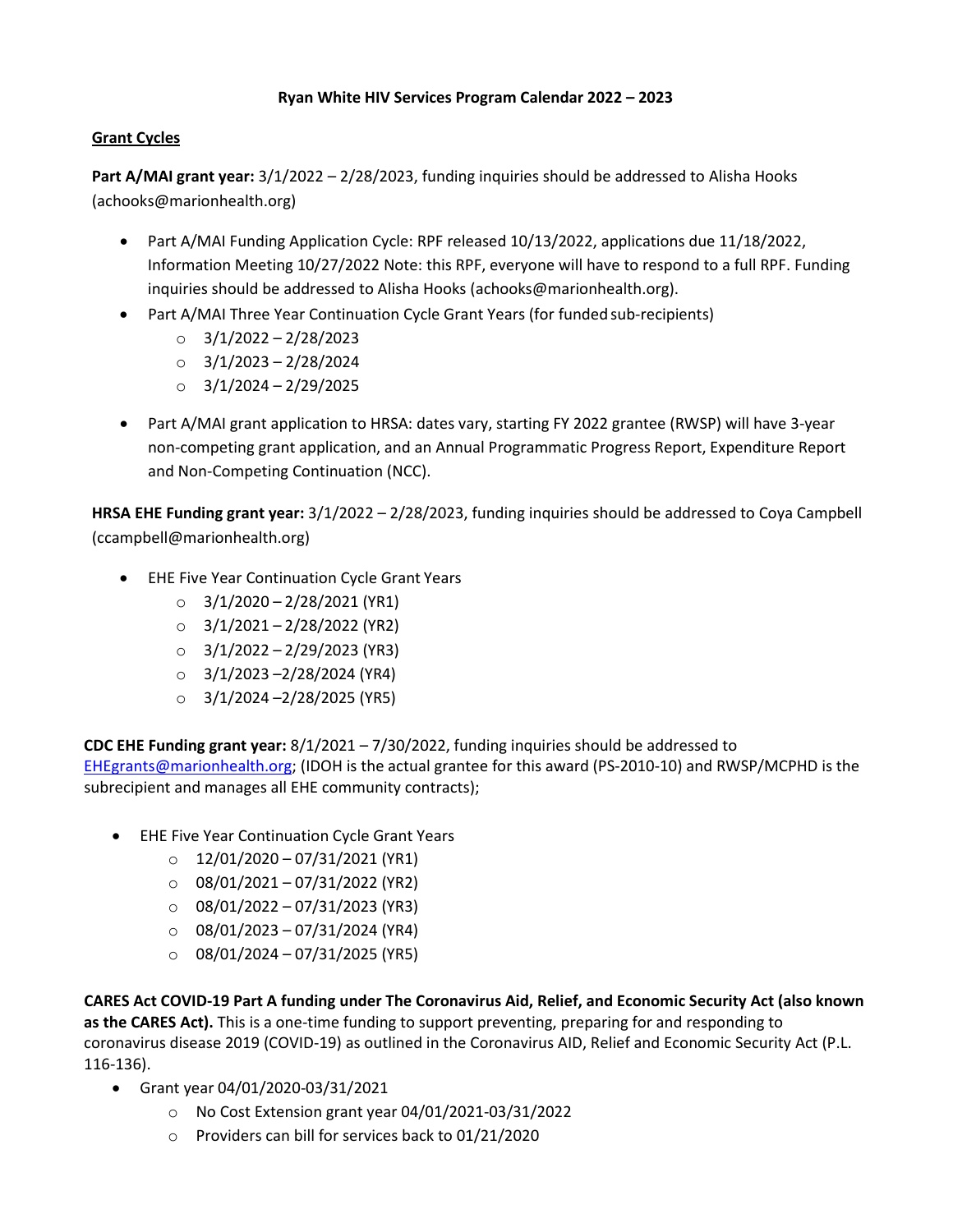**CARES Act COVID-19 Part C funding under The Coronavirus Aid, Relief, and Economic Security Act (also known as the CARES Act).** This is a one-time funding to support preventing, preparing for and responding to coronavirus disease 2019 (COVID-19) as outlined in in the Coronavirus AID, Relief and Economic Security Act (P.L. 116-136).

- Grant year 01/21/2020-03/31/2021
	- o No Cost Extension grant year 04/01/2021-03/31/2022
	- o Providers can bill for services back to 01/21/2020

# **Ryan White Planning Council**

- Meets the 1st Thursday of every other month from January November (Note: The Council does not meet in December.) When the 1st Thursday falls on or near a holiday, such as July 4 or New Year's Day, the meeting will be rescheduled.
- Meetings are from 12pm– 4pm currently meeting virtually via WebEx with limited in person at 1650 N College Ave, Indianapolis IN.
- Representation from each funded sub-recipient organization at Planning Council meetings is required as a condition of grant award.

### **Mandatory Sub-Recipient Meetings**

- Part A/MAI Quarterly Sub-Recipient Meetings are held virtually via WebEx from 1:00pm-4pm on the following dates:
	- o March 24, 2022
	- o June 16, 2022
	- o September 22, 2022
	- o January 26, 2023
- Sub-Recipients will have a quarterly review (either on site or by phone) from assigned Business Coordinators - specific dates and arrangements will be determined.

### **Reporting Requirements**

### **Part A/MAI**

- Part A/MAI Year-End Grant Report: 4/15/2022 (final report on grant year 2021-2022)
- Part A/MAI Semi-Annual Grant Report: 9/30/2022 (on grant year 2022-2023)
- Part A/MAI Year-End Grant Report: 4/15/2023 (final report on grant year 2022-2023)
- Part A/MAI: Program Submission Report: TBD (RWSP report to HRSA)
- Part A/MAI: Program Terms Report: TBD (RWSP report to HRSA)
- Part A/MAI Annual Report: 5/29/2022 (RWSP report to HRSA)
- Part A/MAI Expenditures Report: 5/29/2022 (RWSP report to HRSA)
- Part A/MAI CFR: 7/29/2021 (RWSP report to HRSA)
- Part A/MAI Unobligated Balances (UOB): Due to COVID-19 pandemic HRSA waived this report for grantee (RWSP report to HRSA)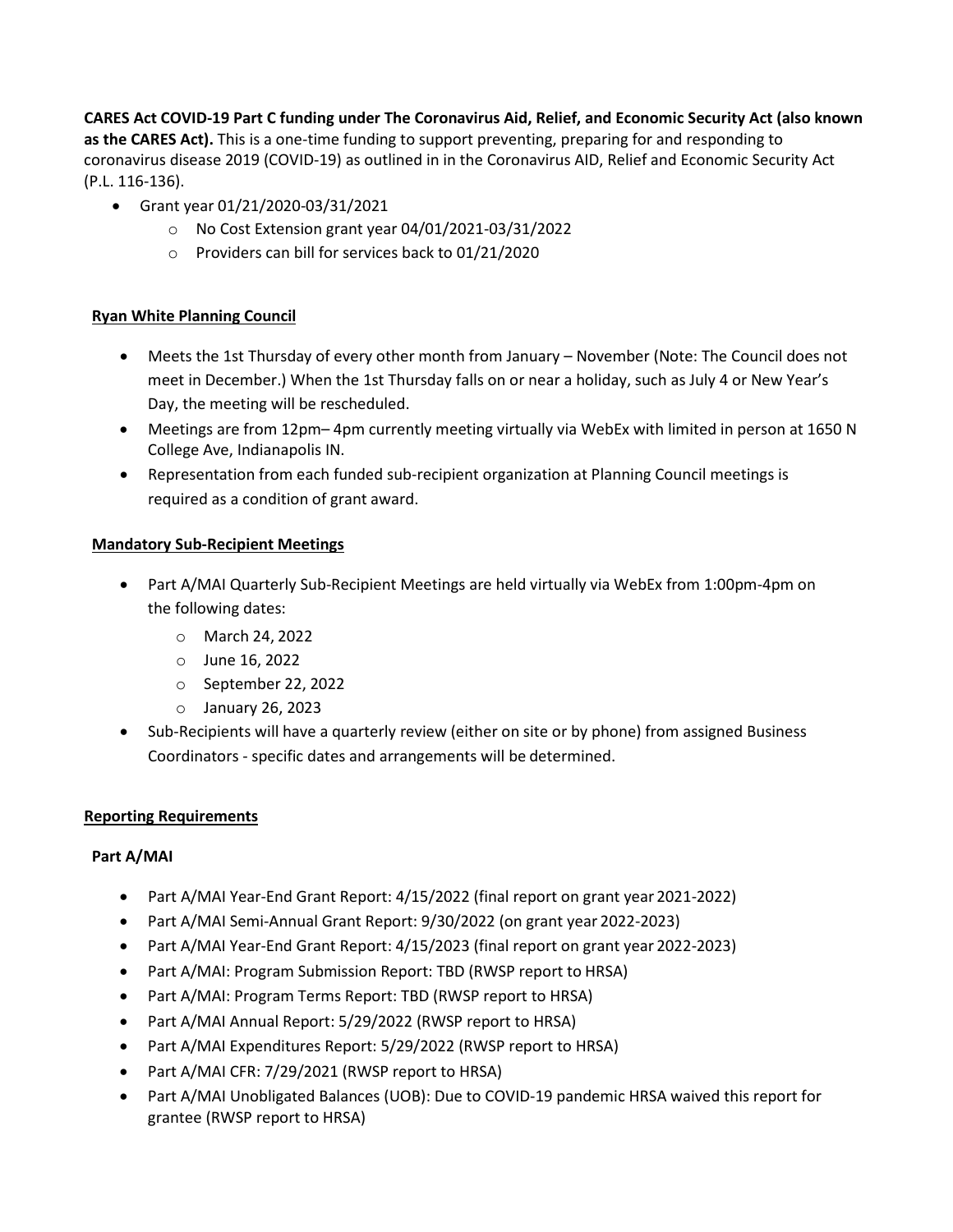### **Part C**

- Subrecipient Part C Year-End Grant Report: due 1/31/2022 (final report on grant year 2021)
- Part C Final Performance Report: due 3/30/2022 (RWSP Final Part C report to HRSA)
- Part C Expenditure Report: due 3/31/2022 (RWSP report to HRSA)
- Part C FFR: due 4/29/2022 (RWSP report to HRSA)

# **HRSA EHE**

- EHE Allocations Report: Within 90 days after the NOA (Notice of Award) or NOGA (Notice of Grant Award)
- EHE Performance Report: March 28, 2022
- Tri-Yearly Progress Report (November 1, 2021- February 28, 2022): March 31, 2022
	- o Provider narratives submitted 2 weeks prior to report due date
- EHE Expenditures Report: May 31, 2022
- EHE Initiative Triannual Report Submission Timeline:
	- o EHE 2021 Triannual Data Report Trimester 3 (September 1- December 31, 2021): February 15, 2022
	- o EHE 2022 Triannual Data Report Trimester 1 (January 1 April 30, 2022): June 15, 2022
	- o EHE 2022 Triannual Data Report Trimester 2 (May 1 August 31, 2022): October 15, 2022
	- o EHE 2022 Triannual Data Report Trimester 3 (September 1 December 31, 2022): February 15, 2023

## **CDC EHE**

- EHE subrecipient contracts are to submit program reports (on NORA) and invoices (to [EHEgrants@marionhealth.org\)](mailto:EHEgrants@marionhealth.org) by the 15th of each month for the previous month.
- All other grant reporting is done by IDOH.

# **COVID-19 Part A**

- COVID-19 Initial Response Report
	- o Due date: 05/22/2020
- Semi-Annual Report #1
	- o Due date: 11/01/2020
- Semi-Annual Report #2
	- o Due date: 05/01/2022
- Allocations Report
	- o TBA
- Expenditure Report
	- o TBA